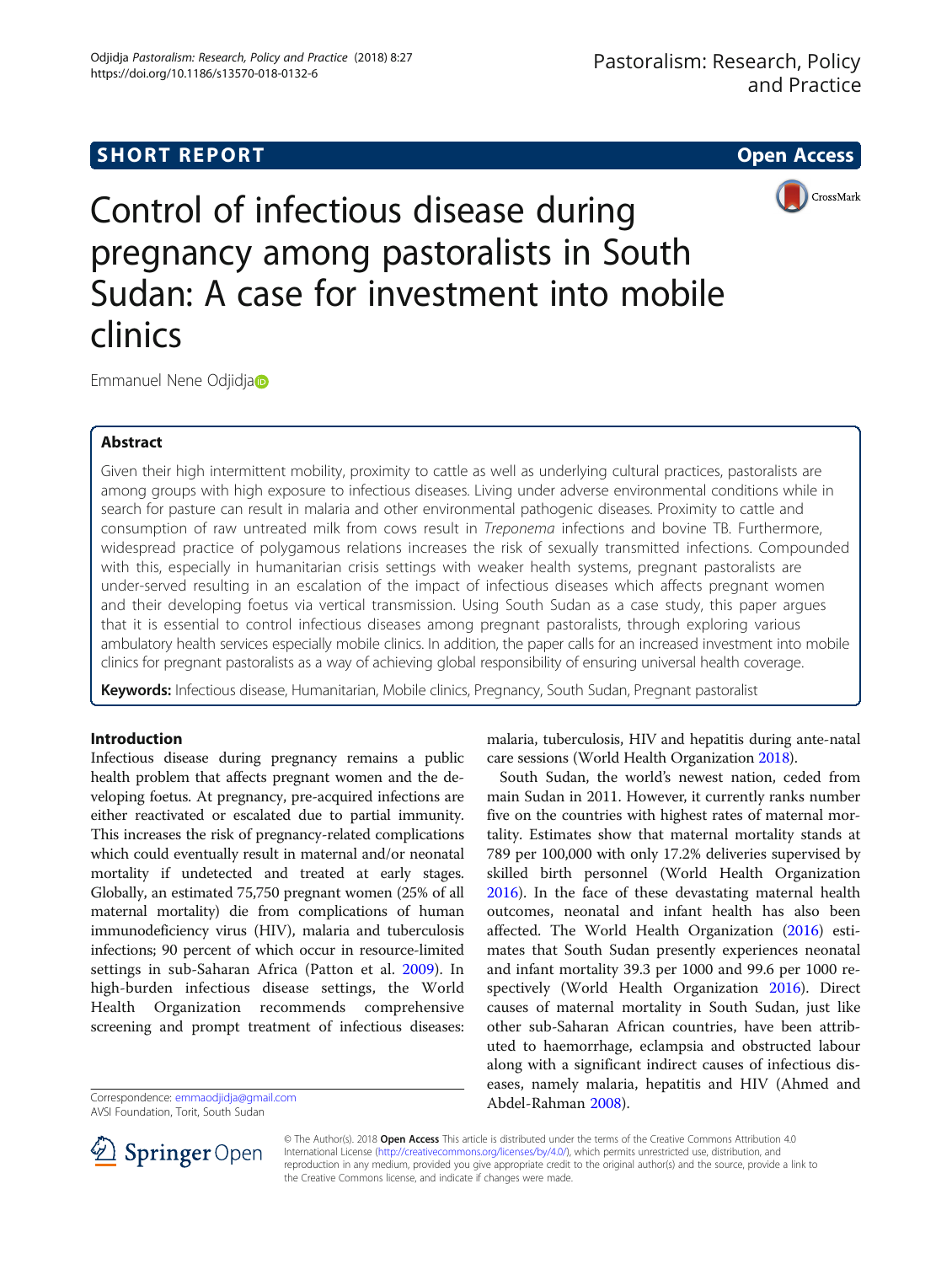To reduce the impact of infectious disease among pastoral infants and pregnant women, this project holds the theory of change that if we understand how pastoralists move seasonally across the Kapoeta County of South Sudan, we could administer integrated preventive mechanisms to mitigate the impact of these diseases. For this reason, the Phase 1 of this project focused on understanding the pastoralists' cultural practice,s including their movement patterns, along with a general background understanding. This was followed by a series of activities with local health authorities to model possible interventions for ambulatory services. In the second phase, mobile clinics were selected as the most cost-effective intervention, which was implemented. Services offered in a mobile clinic include vaccinations for infants (as recommended by the South Sudanese Expanded Programme on Immunization). Pregnant women receive prompt screening of malaria, TB, HIV and hepatitis, and if declared positive, they immediately undergo treatment. Given that most of these diseases need long-term management, we monitor monthly based on where the patients are located. Furthermore, for malaria, the project allocates malaria prophylaxis (intermittent preventive treatment) as recommended by the World Health Organization.

### Study area

Kapoeta State has generally limited vegetation comprising short grasses and shrubs. Around remote areas of Kapoeta, however, there is thicker vegetation which makes it a preferred destination of most pastoralists, even in Kapoeta South (Narus). January is the driest month with an average of 7 mm of rain. In comparison, July has the wettest month with an average 96-mm rain. Temperatures are almost homogeneous throughout the year ranging from 27.8 to 24.3 °C. Kapoeta is mostly inhabited by the Toposas (a traditional tribe related to the Turkana in Kenya) who are predominantly cattle herders with a smaller proportion of farmers. The Toposa people mainly farm maize and millet. In recent times, the upsurge of mining activities on the main Narus road (Kapoeta South) is seeing a significant proportion of people joining this activity. There have been large proportions from as far as Kapoeta North settling in the areas of Narus. After the 2013 conflict, however, Kapoeta has become a trade hub connecting traders from Ethiopia, Uganda and Kenya. As such, there have been a growing number of traders in all areas of Kapoeta. This trend has resulted in many traders of cattle, which hitherto was unknown in this area (Figure 1).

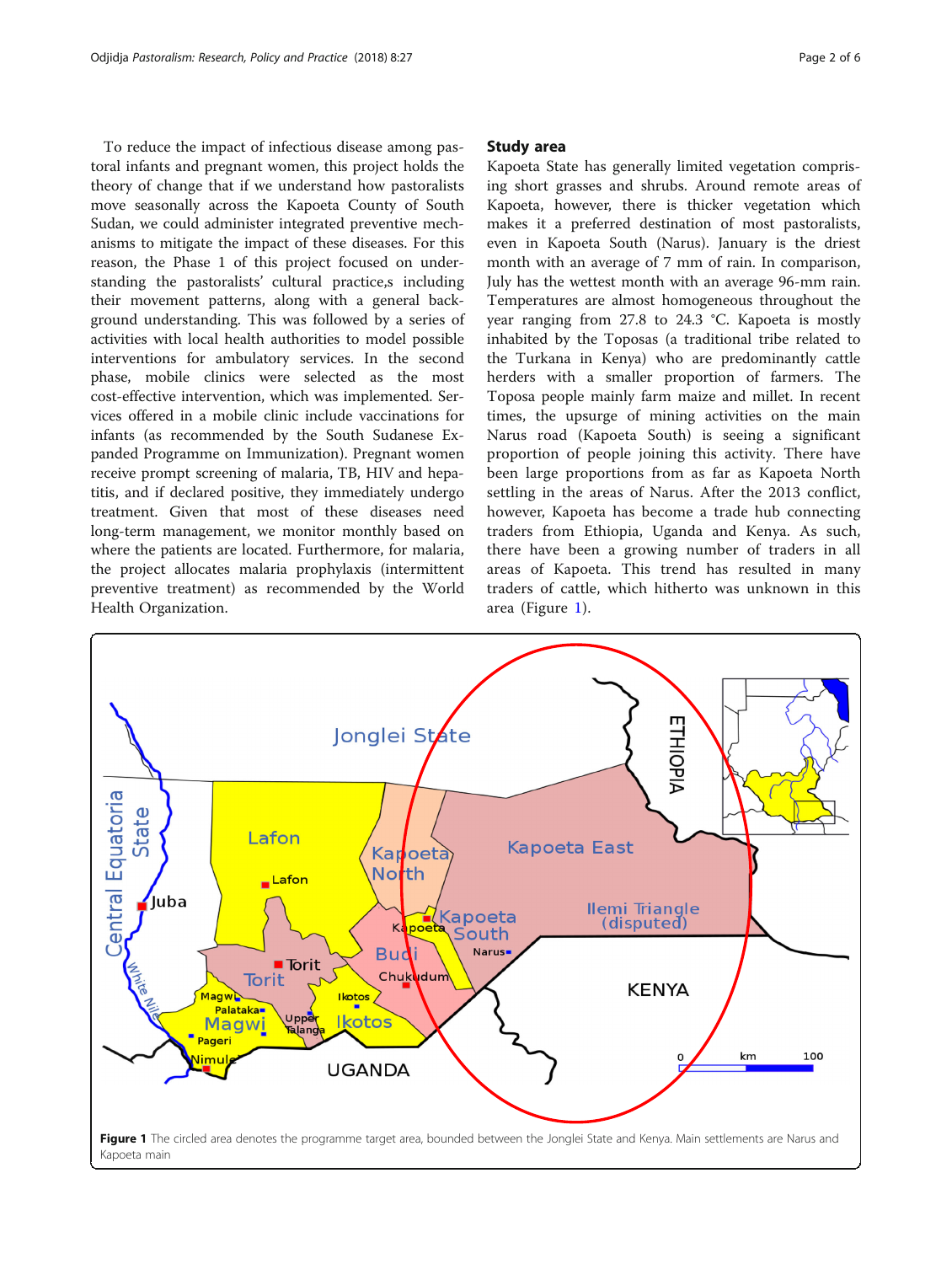### An outlook on the culture and ongoing conflict in Kapoeta

Toposas are a Nilo-Hamitic agro-pastoral territory which spans from Jie, Didinga, Donyiro and Kenya's Turkana population (Springwood [2007](#page-5-0)). Their main economic activity revolves around livestock herding, including cattle, goats, sheep and, to a lesser extent, donkeys. Measures of wealth in Toposaland are dependent on two indicators: cattle ownership and possession of loaded guns (Springwood [2007](#page-5-0)). There were polygamous families with 84.8% reported additional wives in the household (AVSI Foundation South Sudan [2017](#page-4-0)). In this context, marriage to a number of women is associated with a man's social status in this society; thus, the number of wives could be used as a proxy for socio-economic status (Roth and Kurup [1990](#page-5-0); Nyamilepedia [2016](#page-5-0)). Furthermore, there exists a disparity between the average number of women and children. This is as a result of the fact that additional women translate into net economic gain as they are exclusively responsible for agricultural cultivation (Roth and Kurup [1990](#page-5-0)). Wives are mainly responsible for farming, caring for the elderly and cooking. In fact, women are expected to be breadwinners of the household. On the other side, men's roles include grazing and providing defence for the cattle (Figure 2).

Toposa people have a longstanding conflict with the people of Budi (who are also pastoralists). From history, these two groups have engaged in several periodic cattle raids resulting in sporadic conflicts among communities. Although these two groups signed a peace agreement in 2005, they re-engaged in an intensified conflict after a group of Toposa men attacked some Budi communities in 2007. This claimed 54 lives including 48 women (Nyamilepedia [2016](#page-5-0)). Aside from cattle raiding being the main cause of conflicts between the Budi and Toposa, other causes have been cited. Maystadt et al. ([2014](#page-5-0)) postulates that increasing temperatures resulting in limited grassland further triggers conflicts among these groups as their cattle have smaller areas of grassland to feed on. In 2013 however, they reached an amicable agreement with the promise to end violence. This was followed with another conference in 2014 and this saw an end to hostilities among these groups, although there have been smaller intermittent attacks from both sides in pockets of places in Kapoeta and Budi (Nyamilepedia [2016\)](#page-5-0).

### **Methods**

### Study design

This was a cross-sectional study of 295 pastoral women sampled to understand the social issues surrounding health and health-seeking behaviour. As pastoralists have an irregular movement pattern, the first stage design employed a rapid assessment to understand the place of residence at that time, then together with their local chiefs, this followed establishing contacts (using a snowball technique) and administering surveys as well as delivering control of infectious disease services using the mobile clinics. The main focus of disease prevention were rapid diagnostic screening and routine prevention of mother-to-child HIV transmission (PMTCT) services if detected positive. For malaria services, pregnant women received rapid screening for malaria and, if in the first 16 weeks of pregnancy, an intermittent preventive treatment for malaria using sulpha-doxine pyrimethamine (SP) on a monthly

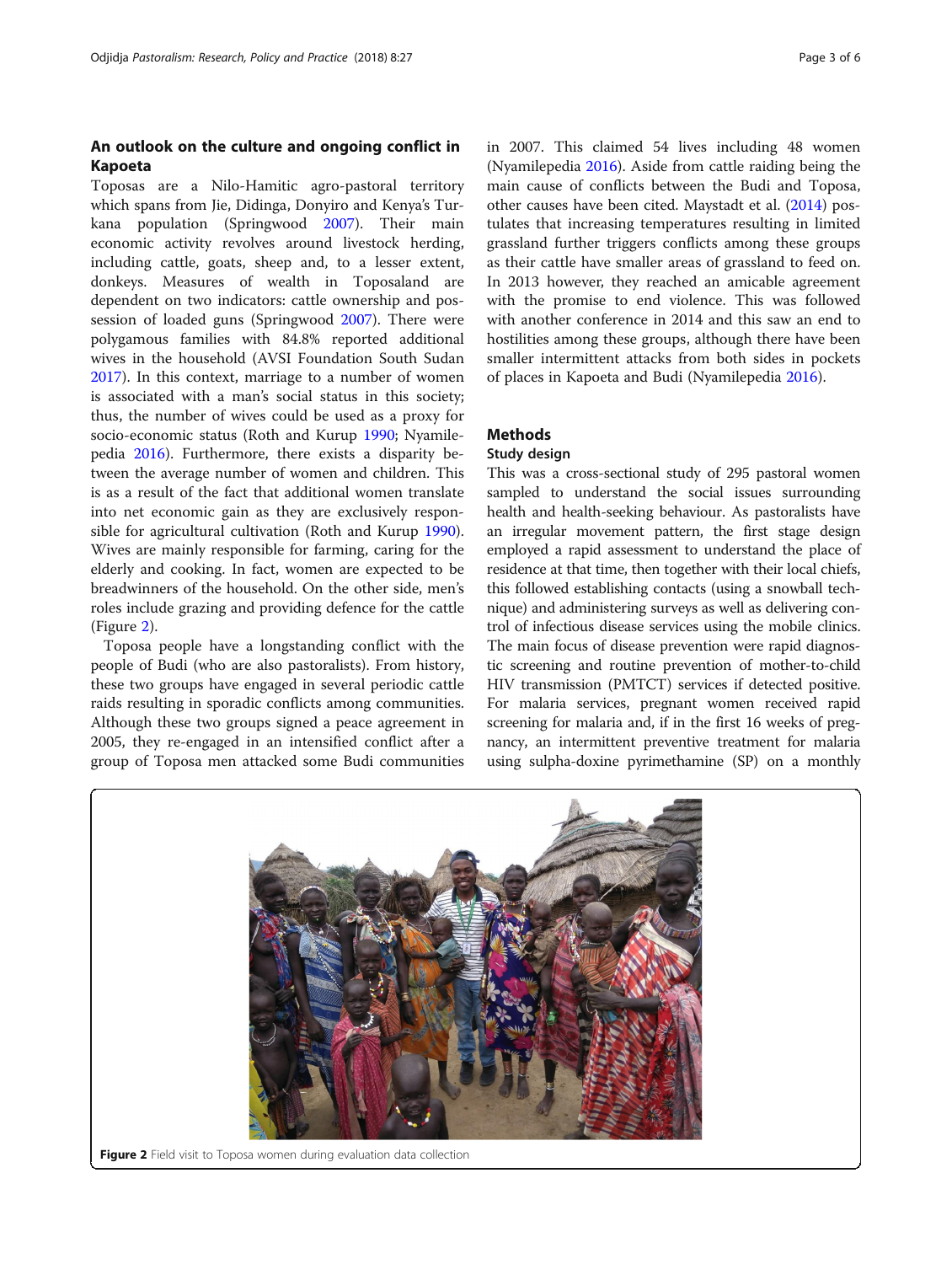basis. Consent by participants was sought to engage in the project and both the baseline and evaluation stages.

#### Data collection

A team of four visited tempory places where pastoralists were located. This team was made up of a nurse, two clinical assistants and a data assistant. At that point, the team administered questionnaires which included a history of health services received since becoming pregnant or during the last birth delivery. The team then screened the participants, using rapid diagnostic tests, and results were entered into the electronic mobile-based system - Kobotoolbox. This process was repeated on a monthly basis for 6 months and followed with an evaluation.

### Data analysis

Data was downloaded from Kobotoolbox in the form of Excel and analysed into SPSS version 20. Background statistics was obtained from these women including their pregnancy status. The baseline on doses of malaria prophylaxis and screenings for HIV was compared to the endline with a significance level determined to examine the difference between pre- and post-intervention results. Significance was pegged at 0.05 ( $p \le 0.05$ ).

#### Results

Of the 295 women sampled for the baseline and endline, 82 (28%) were pregnant and 43 (14.6%) were lactating. Eighty-two percent of all women were in polygamous relationships with an average of 6 children each. Women Women who previously had a baby and currently not pregnant (170 women) received routine ante-natal care services from fixed health facilities (Table 1).

In pastoral women who are currently pregnant (82 women), the receipt of essential infectious disease control followed the same trend. However, this increased at the endline which was six months after implementing the mobile clinics. An average of four doses of monthly malaria prevention were administered to women at the end of the project implementation (Table [2\)](#page-4-0).

Table 1 Results of women who received infectious disease control services received from fixed health centres

| Women with no pregnancy                                                                         | % at baseline |
|-------------------------------------------------------------------------------------------------|---------------|
| Proportion of women who received any form of<br>malaria screening during recent pregnancy       | (24)14.1%     |
| Proportion of women received tablets for malaria<br>prevention                                  | (15)8.9%      |
| Receiving HIV screening during recent pregnancy                                                 | (20)11.8%     |
| Among screened and tested HIV-positive, proportion<br>that received ART to prevent transmission | (2)5.8%       |

### **Discussion**

Among pastoralists, the manifestation of infectious diseases in pregnancy is much worse, and results in poor maternal health outcomes which are higher than the general population in South Sudan. According to the main Sudan census, maternal mortality among pastoralists is 33.1% higher than the rest of the population (Ahmed and Abdel-Rahman [2008](#page-4-0)). An explanation of this trend has been attributed to a number of reasons, ranging from inherent social cultural issues (Dyson-Hudson and Dyson-Hudson [1980](#page-4-0)) and health system issues similar to other humanitarian crisis settings that discourage ante-natal care (ANC) attendance during pregnancy (Leslie and Fry [1989](#page-5-0)). Culturally, pastoralists associate increased female births with economic gains and higher societal status, which implies lower use of family planning methods and poor spacing of pregnancies (Leslie and Fry [1989\)](#page-5-0). In addition, there is a high prevalence of female genital mutilation among pastoralists, thereby increasing risks of pregnancy complications especially during delivery (Montavon et al. [2013](#page-5-0)). Female genital mutilation (FGM) together with other socio-cultural factors such as high poverty prevalence, low education and giving birth at a young age, results in increased cases of obstetric fistula. According to the World Health Organization [\(2016](#page-5-0)), obstructed labour globally accounts for 6% of maternal morbidity and mortality and affects between 500,000 and 1,000,000 women.

Regarding the South Sudanese health system, although the Ministry has adopted a primary health approach, there are prevailing challenges of health financing, limited staff versus high demand for health services, poor infrastructure and general functioning of health services. In addition, there is generally lower utilisation of health services by pastoralists due to their seasonal movements (El Shiekh and van der Kwaak [2015](#page-4-0)). This irregular movement pattern affects their use of health services as they move nearer or farther away from the existing limited health services. Movement of pastoralists in South Sudan, just as those in many places of the world, is determined by water and pasture (Mugo et al. [2015](#page-5-0)). For those who are pregnant, this irregular movement has several implications which affect their health and overall well-being. First, proximity to the livestock during these movements increases risk of transmission of some infectious and zoonotic diseases such as Treponema infections, diarrhoea and malaria. Second, dietary practices such as consumption of raw untreated milk and meat from livestock during these movements could increase the risk of brucellosis and bovine tuberculosis (TB) (Dyson-Hudson and Dyson-Hudson [1980\)](#page-4-0). Polygamous sexual relations/marriages among pastoralists increase the risk of HIV and other sexually transmitted diseases. In fact, according to the South Sudan Ministry of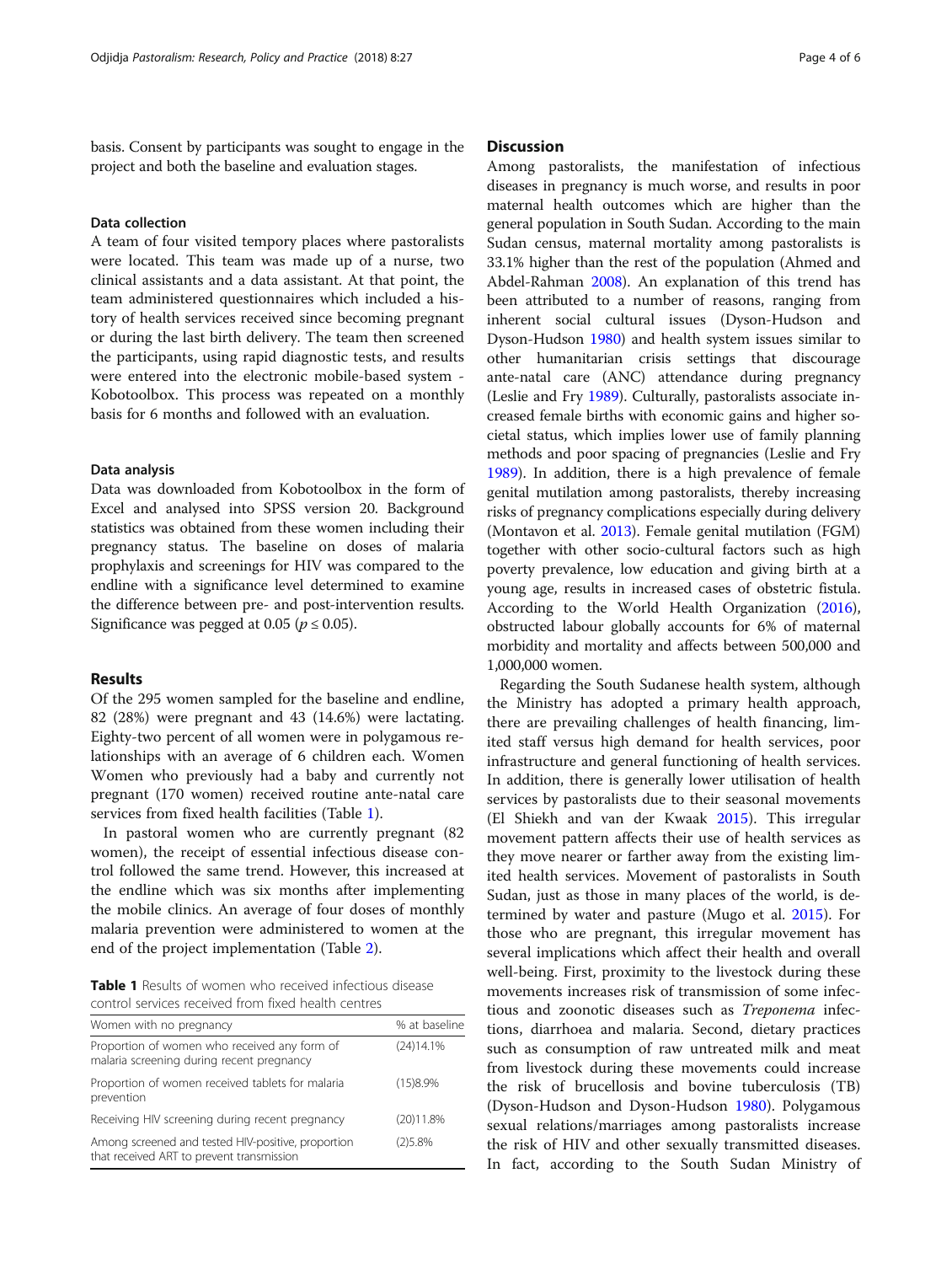<span id="page-4-0"></span>Table 2 Results of women who received essential infectious disease control services before and after project implementation

| Women currently pregnant                                                                                                 | % at baseline | % at endline | p value |
|--------------------------------------------------------------------------------------------------------------------------|---------------|--------------|---------|
| Proportion of women who received any form of malaria screening during this pregnancy                                     | (11)14.1%     | (73)89.6%    | 0.03    |
| Proportion of women received tablets for malaria prevention (for those more than 16 weeks)<br>of pregnancy - 49 women)   | (5)10.2%      | (47) 95.9%   | 0.01    |
| Proportion of pregnant women who owned a mosquito net                                                                    | (3)3.6%       | (78)95.1%    | 0.01    |
| Receiving HIV screening during recent pregnancy                                                                          | (13)15.9%     | (69)84.1%    | 0.04    |
| Among screened and tested HIV-positive, proportion that received ART to prevent transmission<br>(Eye Radio Network 2018) | (5)17.6%      | (15)88.2%    | < 0.01  |

Health, the highest incidences of HIV are found at Kapoeta State which is largely dominated by pastoralists and semi-pastoralists (Leslie and Fry [1989\)](#page-5-0). In our multi-sector evaluation to understand pastoralists' fabric of life in Kapoeta, we found that men had an average of four wives (Montavon et al. [2013](#page-5-0)). These marital practices vis-à-vis low ANC attendance could increase risk of HIV vertical transmission from mother to child.

To more effectively control infectious diseases and prevent vertical transmission of infectious disease in pregnancy among these geographically unstable populations, investing in mobile community-based interventions, especially mobile clinics, could be beneficial. Delivery of integrated infectious disease control services via mobile clinics for continuous moving pastoralists has been proven as a more cost-effective intervention than fixed-location health facilities (El Shiekh and van der Kwaak 2015). In rural Mozambique, the implementation of mobile clinics resulted in an increased number of anti-retroviral treatments (ART) among pregnant women especially in hard-to-reach areas (Mugo et al. [2015\)](#page-5-0). Likewise, in Chad, in response to the polio outbreak in 2012, the government adopted mobile clinics for the nomadic population, which resulted in an increased vaccine coverage from a previous 0 to 93.6% (Weibel et al. [2008](#page-5-0)). In Mongolia, the implementation of mobile clinics for hard-to-reach populations in the rural areas has proved not only to increase coverage of relevant services but is highly cost-effective in comparison to fixed location facilities (Mocellin and Foggin [2008\)](#page-5-0).

### Conclusion

Towards realisation of the 2030 Sustainable Development Goal (SDG) agenda, new health systems approaches and strategies must be adopted to ensure equity for less privileged populations like pastoralists, especially for those humanitarian settings where the ineffectiveness of the health system is apparent. Pregnant pastoralists/nomadic women remain less targeted, although their irregular movements, exposure and socio-cultural practices threaten their health and that of their unborn babies. Targeted research into their fabric of life including health-seeking behaviours would offer a thorough understanding of their health needs, thereby pursuing an efficient

yet cost-effective mobile health system that would deliver integrated infectious disease control services to these women. Indeed, in the principles of universal health coverage, attention should be channelled towards these women whose efforts and needs usually go unnoticed.

#### Abbreviations

ANC: Ante-natal care; ART: Anti-retroviral treatment; FGM: Female genital mutilation; HIV: Human immunodeficiency virus; SDG: Sustainable development goal; TB: Tuberculosis

#### Funding

This project was funded by the Italian Agency for Development Cooperation.

#### Author's contribution

ENO conceptualised the whole idea and wrote and reviewed the entire manuscript. The author read and approved the final manuscript.

#### Ethics approval and consent to participate

Ethical clearance was granted for the entire project design and implementation including this study by the South Sudanese Ministry of Health. All participants of this study granted consent to participate and fully understood that results of this study could be published.

#### Consent for publication

All participants in the images displayed in the manuscript agreed as well as granted approval for their wards to be shown in the manuscript as well.

#### Competing interests

The author declares that he has no competing interests.

#### Publisher's Note

Springer Nature remains neutral with regard to jurisdictional claims in published maps and institutional affiliations.

Received: 15 July 2018 Accepted: 14 August 2018 Published online: 25 September 2018

#### References

- Ahmed, N., and N. Abdel-Rahman. 2008. Demographic and socio-economic characteristics of nomadic population/Sudan fifth census. Sudan office of statistics; Khartoum. (non-published report). [https://scholar.google.com/](https://scholar.google.com/scholar?hl=en&q=Ahmed%2C%20N.%20and%20Abdel-Rahman%2C%20N.%202008.%20Demographic%20and%20socioeconomic%20characteristics%20of%20nomadic%20population%2FSudan%20fifth%20census.%20Khartoum.%20%28nonpublished%20report%29) [scholar?hl=en&q=Ahmed%2C%20N.%20and%20Abdel-Rahman%2C%20N.](https://scholar.google.com/scholar?hl=en&q=Ahmed%2C%20N.%20and%20Abdel-Rahman%2C%20N.%202008.%20Demographic%20and%20socioeconomic%20characteristics%20of%20nomadic%20population%2FSudan%20fifth%20census.%20Khartoum.%20%28nonpublished%20report%29) [%202008.%20Demographic%20and%20socioeconomic%20characteristics%20](https://scholar.google.com/scholar?hl=en&q=Ahmed%2C%20N.%20and%20Abdel-Rahman%2C%20N.%202008.%20Demographic%20and%20socioeconomic%20characteristics%20of%20nomadic%20population%2FSudan%20fifth%20census.%20Khartoum.%20%28nonpublished%20report%29) [of%20nomadic%20population%2FSudan%20fifth%20census.%20Khartoum.](https://scholar.google.com/scholar?hl=en&q=Ahmed%2C%20N.%20and%20Abdel-Rahman%2C%20N.%202008.%20Demographic%20and%20socioeconomic%20characteristics%20of%20nomadic%20population%2FSudan%20fifth%20census.%20Khartoum.%20%28nonpublished%20report%29) [%20%28nonpublished%20report%29.](https://scholar.google.com/scholar?hl=en&q=Ahmed%2C%20N.%20and%20Abdel-Rahman%2C%20N.%202008.%20Demographic%20and%20socioeconomic%20characteristics%20of%20nomadic%20population%2FSudan%20fifth%20census.%20Khartoum.%20%28nonpublished%20report%29)
- Association of Volunteers in International Service (AVSI) Foundation South Sudan. 2017. Multi-sector Study of Pastoralists in Kapoeta State of South Sudan. Kapoeta Main: AVSI Foundation, South Sudan.
- Dyson-Hudson, R., and N. Dyson-Hudson. 1980. Nomadic pastoralism. Annual Review of Anthropology 9 (1): 15–61.
- El Shiekh, B., and A. van der Kwaak. 2015. Factors influencing the utilization of maternal health care services by nomads in Sudan. Pastoralism 5 (1). [https://](https://doi.org/10.1186/s13570-015-0041-x) [doi.org/10.1186/s13570-015-0041-x](https://doi.org/10.1186/s13570-015-0041-x).